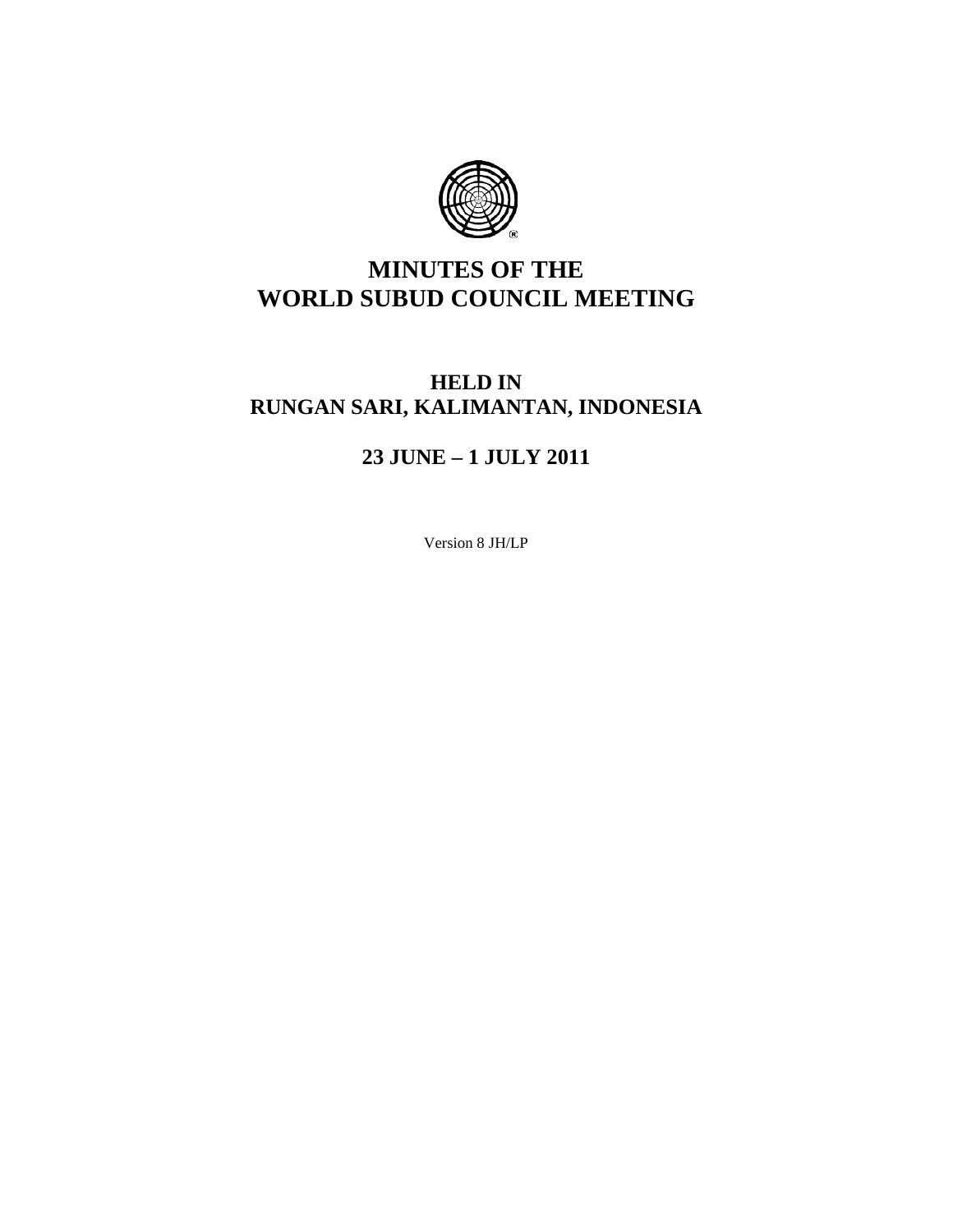| <b>CONTENTS</b>                                                                  | Page |
|----------------------------------------------------------------------------------|------|
|                                                                                  |      |
|                                                                                  |      |
|                                                                                  |      |
|                                                                                  |      |
|                                                                                  |      |
|                                                                                  |      |
|                                                                                  |      |
|                                                                                  |      |
|                                                                                  |      |
|                                                                                  |      |
|                                                                                  |      |
|                                                                                  |      |
|                                                                                  |      |
| 14. INTERNATIONAL PROJECTS AND CENTRES; WSHPP AND AMANECER -------------------12 |      |
|                                                                                  |      |
|                                                                                  |      |
|                                                                                  |      |
|                                                                                  |      |
|                                                                                  |      |
|                                                                                  |      |
|                                                                                  |      |
|                                                                                  |      |
|                                                                                  |      |
|                                                                                  |      |
| 25. 2012 AMERICAS GATHERING AND WORLD SUBUD COUNCIL MEETING ------------------17 |      |
|                                                                                  |      |

#### ATTENDEES:

| ATTENDEES:<br>WSA Deputy Chair (new)  Elias Coragem Dumit<br>WSA Executive Chair  Maxwell Fraval<br>WSA Exec. Vice-Chair  Maya Korzybska |                                                            |
|------------------------------------------------------------------------------------------------------------------------------------------|------------------------------------------------------------|
| WSA Treasurer Hammond Peek                                                                                                               | International Helpers:                                     |
|                                                                                                                                          | Area I: An Dien Madden, Renata Peek, Isti Da Silva, Luqman |
| WSA Administrator Silvana Caradoc Evans                                                                                                  | Harris, Joyowidarbo, Amarjit Singh                         |
| Zone Representatives/WSA Directors:                                                                                                      | Area II: Elisabeth Bammel, Dorinda Johnson, Ragna Valli,   |
|                                                                                                                                          | Hamish Barker, Hassan Czwiertnia, Lawrence Leetz           |
|                                                                                                                                          | Area III: Elaina Dodson, Grace Hodgson, Daniela (Maria     |
|                                                                                                                                          | Cecilia) Urrutia, Hamilton Schragen, Manuel Urrejola       |
|                                                                                                                                          | González, Reynaldo Mosquera                                |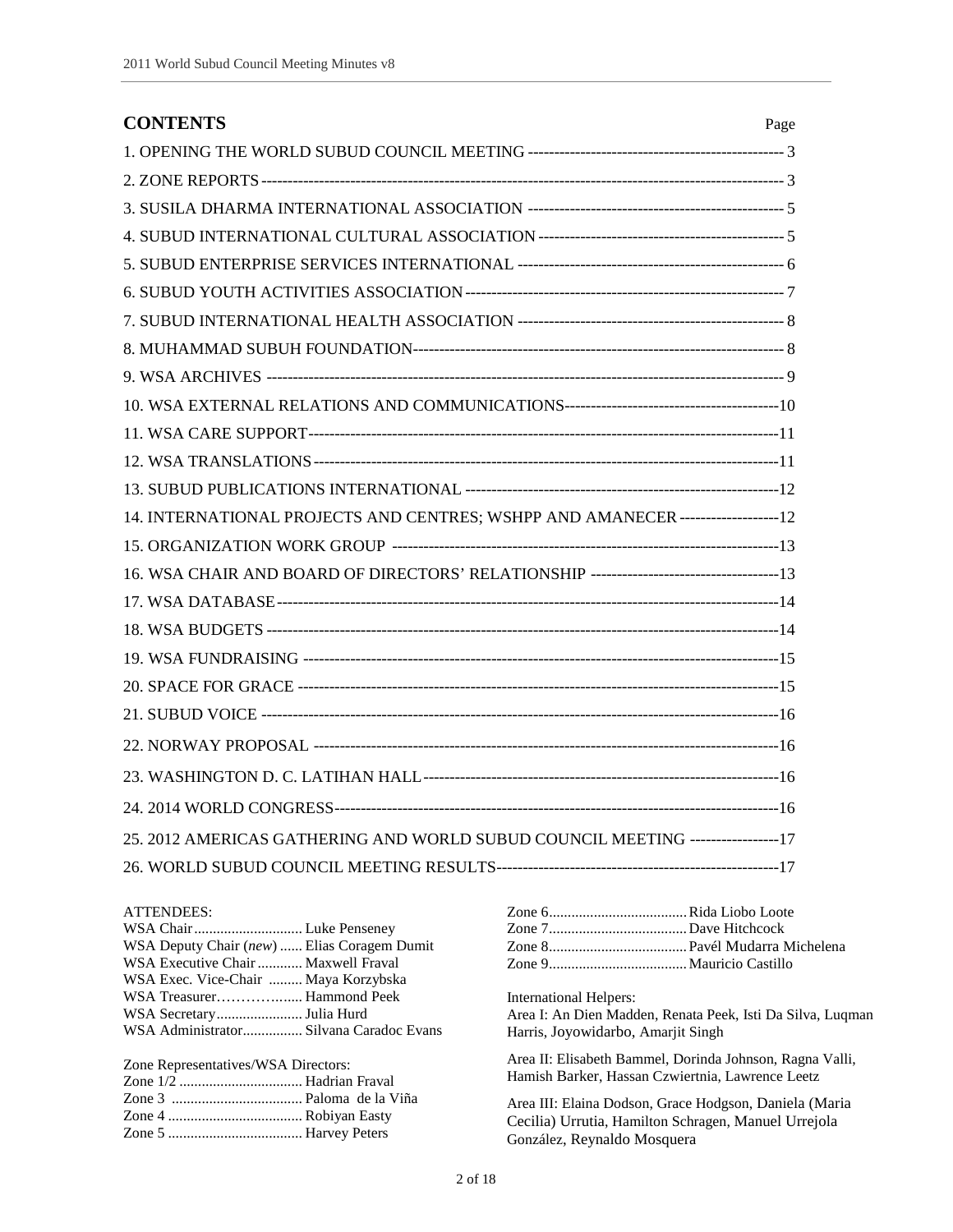| WSA Affiliate & Activity Coordinators & Foundation Chair:<br>SICA Chairperson  Latifah Taormina<br>SYAI Representative, Area I Lucinda Young<br>SYAI Representative, Area III  Alexandra Woodward<br>SESI Coordinator  Ruslan Morris<br>SIHA Coordinator (new) Matthew D'Haemer<br>MSF Chair <i>(new)</i> Bachtiar Lorot | <b>Other Attendees:</b><br>Care Support Emergency FundSarah Becker<br>SESI Board MemberHarris Madden<br>Osanna Vaughn<br>Spanish Translations Coord Elisa Sanchez Caballero<br>Haryono Sumohadiwidiojo |
|--------------------------------------------------------------------------------------------------------------------------------------------------------------------------------------------------------------------------------------------------------------------------------------------------------------------------|--------------------------------------------------------------------------------------------------------------------------------------------------------------------------------------------------------|
|                                                                                                                                                                                                                                                                                                                          | Apologies:                                                                                                                                                                                             |

#### **1. OPENING THE WORLD SUBUD COUNCIL MEETING**

1.1. Luke Penseney, WSA Chair, opened the meeting. He welcomed the council and noted that Ibu Rahayu could not attend the Cilandak Gathering, the Rungan Sari Gathering or the World Subud Council (WSC) Meetings. He said the council prepared well for this meeting at Bapak's frontier - and asks that we find the way ahead by listening to our inner guidance and to each other and put aside self-interest. He pointed out that the last year has seen difficult times, but feels the council is growing together. He also expressed gratitude for the opportunity to have pre-council meetings related to the Wisma Subud and Rungan Sari properties among WSA and the parties involved during the Cilandak Gathering. Luke also noted that as during the Cilandak Gathering, this Council meeting is a period of bridgebuilding; working collaboratively to create links and bonds between different parts of the organization. He is satisfied with the progress made.

Members of the council were invited to speak about their vision for the meeting. The themes expressed included working in harmony using God's guidance, understanding each others' roles, narrowing the distance between individual members and the WSC and coming away feeling satisfied that something has been achieved for the association, and in particular for Bapak's vision for Kalimantan.

The council is grateful to Hamid and Isti da Silva for their generosity in hosting the WSC Meeting at the Rungan Sari Resort and Meeting Center in Central Kalimantan, which they own.

- 1.2. WSA DEPUTY CHAIR: Luke introduced Elias Dumit from Brazil as his choice for WSA Deputy Chair. Elias had been appointed earlier this year as a WSA international project advisor to Subud Colombia and Amanecer. The Area 3 International Helpers tested Elias for this position at an earlier date and the council unanimously agreed with Luke's choice and welcomed Elias' appointment.
- 1.3. KEJIWAAN DAY: The first full day of the council meeting was devoted to latihan and testing. This included test questions on various roles of council members, executive functions and the WSC itself.

## **2. ZONE REPORTS and INTERNATIONAL HELPER TRAVEL FUNDING**

See appendix 1 for Zone 3, 6 and 7 reports.

2.1. ZONE 1/2, Australasia and Asia: Hadrian Fraval, Zone Representative from Australia, spoke of the Zone Meeting outside Jakarta in the days prior to the WSC meeting. Thirty delegates participated. Some of the main focuses were fundraising, youth participation, and member support. Thailand is working toward building a latihan hall and Indonesia has produced its first comprehensive directory which includes approximately 4000 members.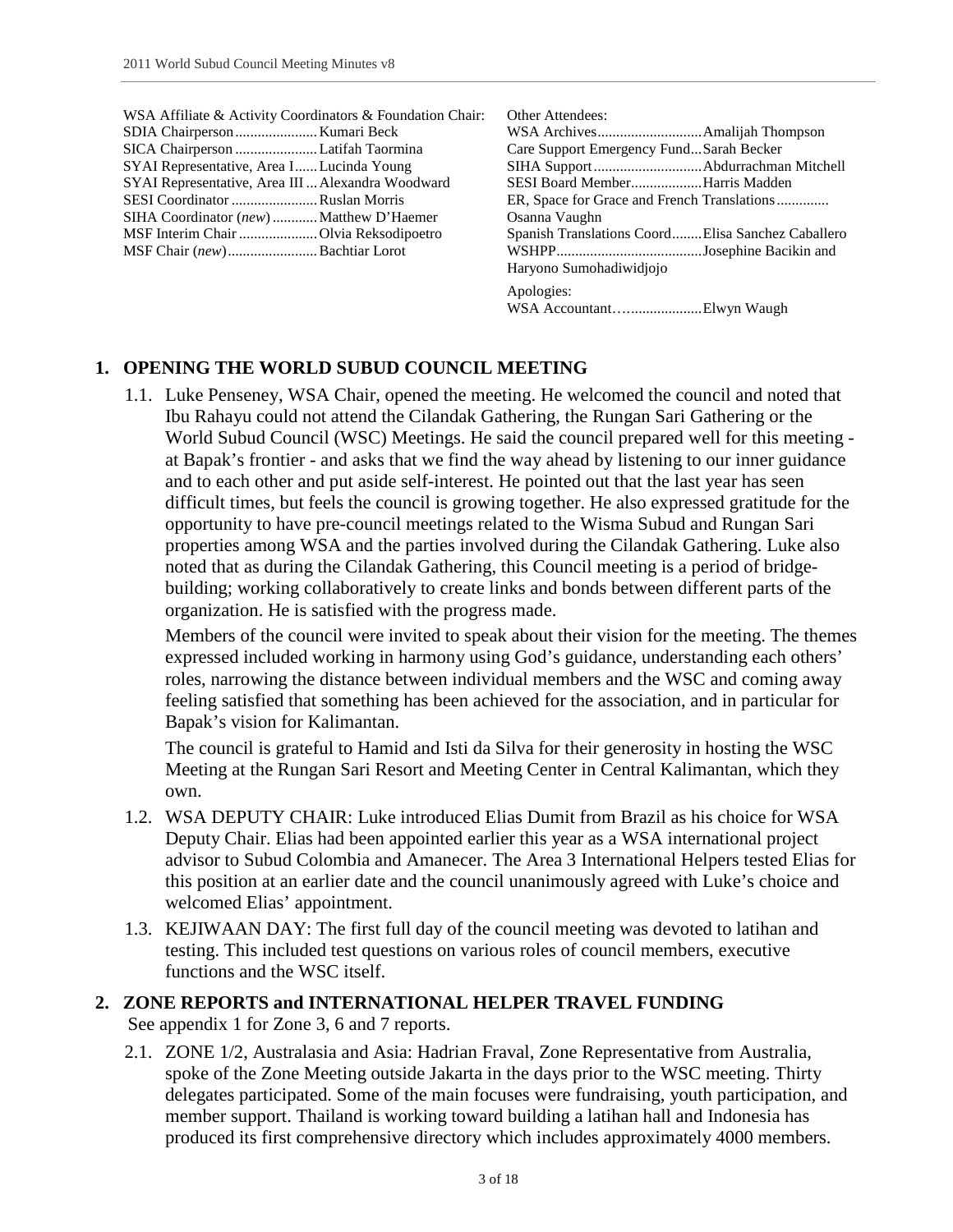The Chair of Subud Japan, Masayuki Nagamine, showed photos from his trip to the devastated tsunami area.

- 2.2. ZONE 3, Western Europe: Paloma de la Viña from Spain is the Zone Representative. She also talked about the recent Zone 3 Meeting with seven countries participating. Only Belgium was missing. The theme was 'Back to Basics', described as the real meaning of the latihan and the latihan in our daily lives. Paloma said the zone is unified and felt close during the meeting.
- 2.3. ZONE 4, Central and Eastern Europe, part of the Middle East: Robiyan Easty from Greece is the Zone Representative. It is hard to communicate with 25 countries, many of which have no national committee and he said some 'feel small'. Ninety-five percent of zone funds come from three countries: Germany, Norway and Austria. Moldova recently held an English language camp and the zone rep and international helpers made a ground-breaking trip together to Lebanon. The Zone Meeting in Greece in July will also host the SDIA AGM.
- 2.4. ZONE 5, English speaking Africa: Harvey Peters from Zambia is the Zone Representative. He said he has learned a lot since taking this job. There have been two Skype meetings on Subud in Africa. Harvey wants to work closely with Rida as his partner Africa Zone Rep and mentions that Africa is really one zone. Although a zone meeting in Zambia had been discussed prior to the WSC Meeting, it was decided that now is not the right time. He mentioned there is competition from certain belief systems and religions.
- 2.5. ZONE 6, French speaking Africa: Rida Liobo Loote from R.D. Congo, the Zone Representative, said it was a miracle to attend this meeting, which happened with assistance from Hamid da Silva. Countries in the Zone include Angola, Algeria, Congo Brazzaville, R.D. Congo, Morocco and as of 2010 Benin. The membership has dwindled mostly due to poverty, migration and competition from Christian churches. There are approximately 100 mostly long-time members remaining from a high point in 1975 when there were around 1350. This is in spite of new latihan halls in Kinshasa and Matadi. Brazzaville faces similar challenges. Communications are a challenge and there is a need to fund helpers and committees and small enterprises.

Rida was presented a laptop from WSA to assist him with communication.

- 2.6. ZONE 7, North America, the Caribbean, Suriname: Dave Hitchcock from Canada is the Zone Representative. He talked about the split in Subud Cuba between the current and former chair. There is a break-away group of 54 members where the former chair is located. Dave would like to better understand the circumstances. He said there is a possibility that Subud Cuba will be recognized by the government. There was a successful Zone Meeting, a Mexican National Congress, and a World Congress Organizing Meeting in Puebla in April.
- 2.7. ZONE 8, Latin America North: Pavel Mudarra from Venezuela is the Zone Representative. He now has a zone committee with a secretary and treasurer, as well office holders for publications and digital media. Zone 8 has introduced membership cards. A cross-border Gathering for Venezuela and Colombia was successful. Pavel attended a special congress for Subud Colombia in February. The congress emphasized their common humanity in the midst of conflict and was intended to find a way forward. An interim chair was elected; Pavel sent a report at the time. This is more fully explained in Amanecer minute 14.4.
- 2.8. ZONE 9, Latin America South: Mauricio Castillo, the Zone Representative from Chile, reported that Brazil and Peru each have one latihan hall and Argentina and Chile have two. There are between  $250 - 300$  members in the zone. The zone is close culturally and there are annual zone meetings. All the Area 3 International Helpers, Pavel and Paloma for Zones 8 and 3 and Luke attended the 2010 meeting in Brazil. The 2011 meeting will be in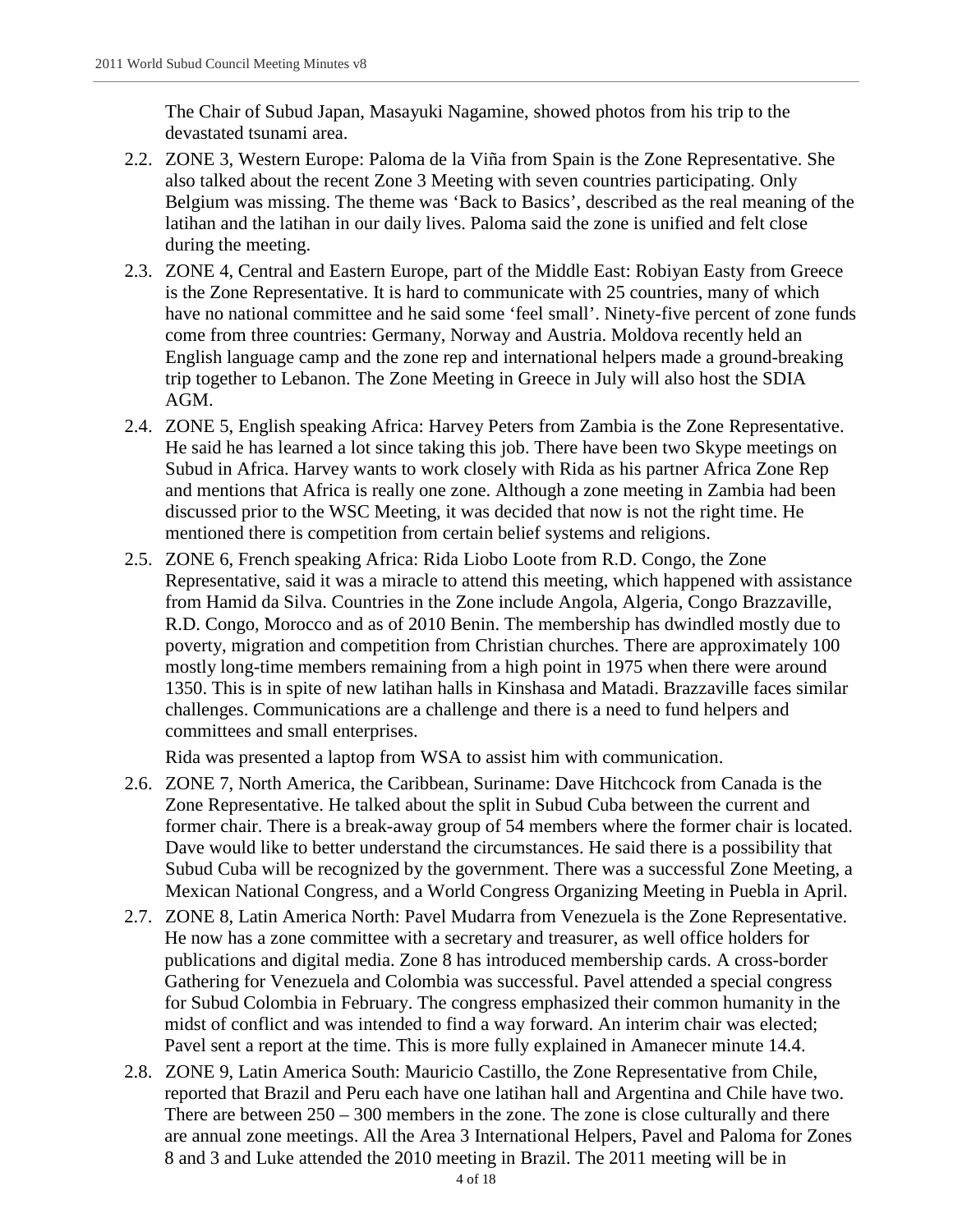Argentina where there are still two geographically close groups that do not do latihan together.

#### **3. SUSILA DHARMA INTERNATIONAL ASSOCIATION, (SDIA)**

- 3.1. SDIA REPORTS: Kumari Beck, SDIA Chair, presented a power point on SDIA covering the period since the 2010 World Congress to the present. In addition, hard copies of the 2010 SDIA Annual Report (attachment 1) were distributed and *the 2010 SDIA Annual Report was accepted by the council.* Zone 1-2 proposed, Zone 7 seconded, unanimous.
- 3.2. WSA-SDIA MEMORANDUM OF UNDERSTANDING: Luke Penseney, WSA Chair, and Kumari Beck, SDIA Chair, signed an MOU outlining the roles and responsibilities of each association in relation to how they work together. See attachment 2. It is valid for a period of four years.
- 3.3. ACTION ITEMS FOR THE COUNCIL: (1) SDIA requests that international helpers pass on to national and local helpers the need for support of members engaged in SD work. This is to promote harmony and lessen the feeling of separation among differing activities and interests and the various Subud bodies. (2) Concerns about SDIA or its members should be brought to the attention of the SDIA Chair, and would like to know if the WSC has requests of SDIA in terms of group life. (3) WSA funding to SDIA needs different reporting, not only to show their relationship but also so that it is recorded in the SDIA accounts. (4) SDIA holds UN accreditation and is enthusiastic to facilitate Subud members' attendance in UN activities and events from both SD and the WSA. SDIA has policies governing attendance of UN events on behalf of SDIA and welcomes a review of policies relating to members attending on behalf of WSA.
- 3.4. DISASTER RELIEF COORDINATION: In 1997 the WSA delegated disaster relief to SDIA. This evolved from originally directing members to other aid agencies to assisting Subud members more directly, when members are involved. This was made possible after consulting a lawyer and finding that since Subud members are not SDIA members, SDIA still remains within its legal capabilities. In 2005 the WSA Care Support program was created from Subud Britain's International Almoners for the purpose of Subud members caring for each other. Currently this includes the Emergency Fund and the Education Fund.

In February 2011 a major earthquake struck Christchurch one year after hosting the World Congress; many members wanted to help. Subsequently, there was a joint appeal from SDIA and the Care Support Emergency Fund and approximately \$75,000 USD was donated. This included \$29,000 through SDIA of which \$10,000 was donated to local aid agencies through SD New Zealand and over \$26,000 through WSA with the remainder coming from national committees and other sources.

In order to honor the past WSA decision and to have clarity for members in the future, a decision needs to be made regarding future disaster relief. Should emergency appeals come from both SDIA and Care Support or only from one or the other? Any decision will not affect the Care Support Emergency Fund and its basic remit of assisting individual members.

ACTION ITEM: A decision is to be reached within three months.

## **4. SUBUD INTERNATIONAL CULTURAL ASSOCIATION, (SICA)**

4.1. Latifah Taormina, SICA Chairperson, spoke to the council about her vision of SICA. She is striving to position SICA as an effective international service organization "working at the intersection of creativity and spirituality to promote and celebrate the activities of Subud members that emerge from the development of their inner gifts of talents". Latifah feels SICA is a vessel for sharing the content of Subud with the world. She remembered Bapak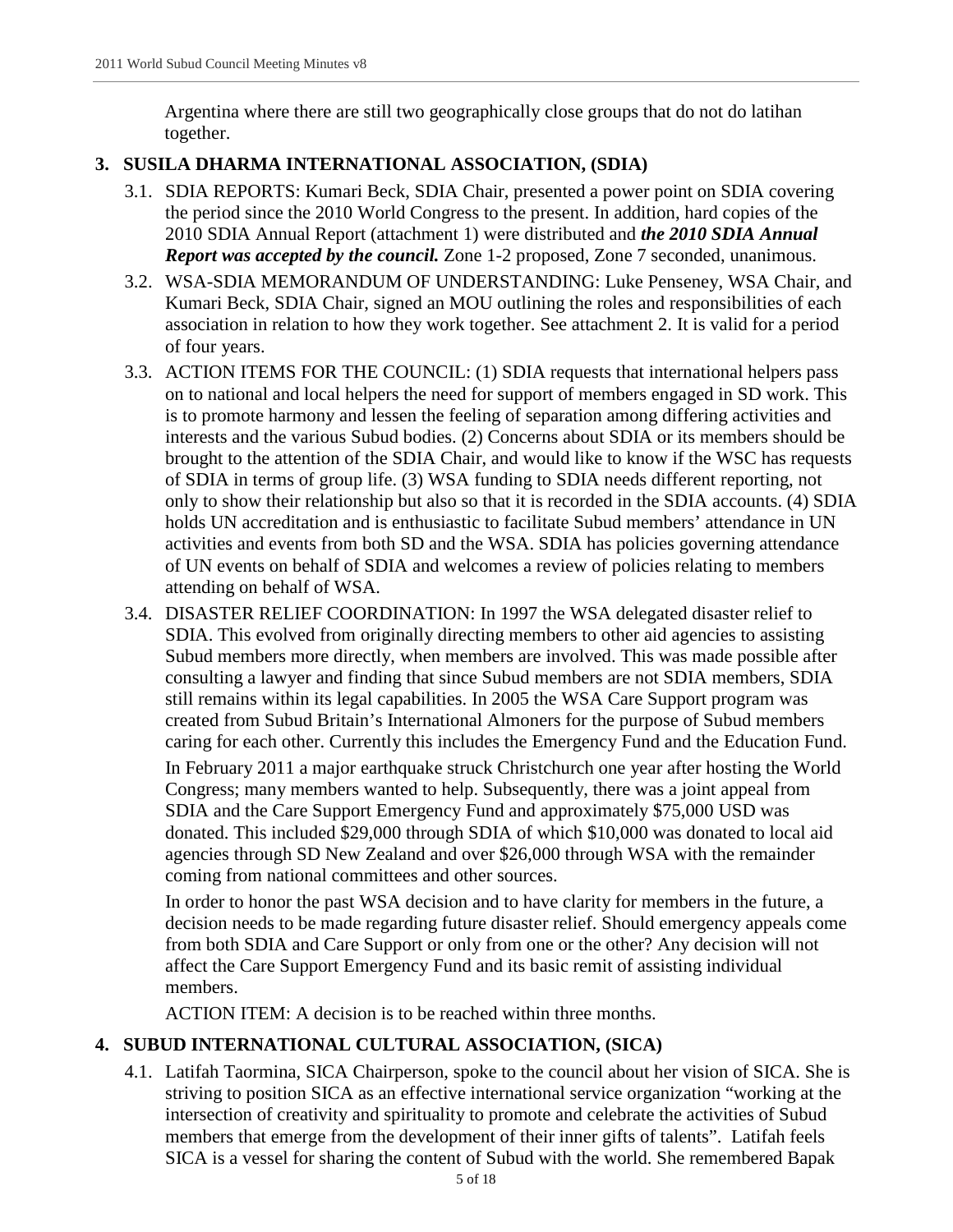saying 'culture is the latihan of life' and that when countries could express their true culture, there would be world peace. SICA is more than a program at congress or an entertainment night.

To encourage members' projects, SICA is launching a grant program that will make funding available on a small scale, perhaps as one grant per zone. This is from the belief that the cultural association will grow from projects on the ground that engage members, rather than by perfunctorily appointing SICA representatives at national congresses.

- 4.2. SICA WEBSITE: Latifah introduced the new SICA website, [www.subud-sica.org.](http://www.subud-sica.org/) See attachment 3. In addition to offering a showcase of SICA in the world, it includes an e-Zine, links to other SICA sites, events, Bapak and Ibu quotes, Latifah's blog, resources, and a donation area. It features both Subud members and people who are not in Subud.
- 4.3. SICA/WSA FORUM: After discussion, it was agreed that SICA will continue the development of the forum program, which was formerly part of WSA's External Relations. See External Relations minute 10.3.

#### **5. SUBUD ENTERPRISE SERVICES INTERNATIONAL, (SESI)**

5.1. Ruslan Morris, SESI Coordinator, introduced Harris Madden from the SESI board. Rashad Pollard is also on the board, but was not present. Fifteen SES country representatives have been identified.

SESI will promote and facilitate the establishment of international Subud Enterprises, support National SES bodies and collaborate with affiliates in support of social enterprise developments. The goal is to engender and support the establishment of Subud enterprises from which a share of the profits will fund the activities of the WSA and the development of substantive social projects. In this advocacy role, SESI will expand according to priorities established by WSA, Subud committees, National bodies, affiliates and the level of resources that are invested. See the SESI report, appendix 2.

5.2. WSA AND ENTERPRISES; It was resolved:

*That the WSC endorses, in principle, the proposal that WSA through SESI may have a direct and pioneering role to play in the development of financial and investment services which can support the growth and development of Subud enterprises; and*

*That the WSC empower SESI to establish an investment and financial services company to support the growth of Subud Enterprises and enterprises of Subud members with reference to enterprises particularly in Kalimantan. If determined to be feasible by SESI, the WSA Executive and the WSA Chair, then SESI will inform Subud members of the investment opportunities in the resultant Subud Enterprise.*

Z1-2 proposed, Z7 seconded, unanimous

5.3. INVESTMENT GUIDELINES RESOLUTION:

*SESI must at all times follow any guidelines which are established from time-to-time by the WSA Executive with input from the WSC.*

*Any investment company SESI initiates must adhere to guidelines set out in advance in relation to obtaining financial support.*

*This is in relation to conducting business in general and in relation to obtaining financial support from within the Subud membership.*

Z7 proposed, Z1-2 seconded, unanimous

5.4. SESI WEBSITE: A power point presentation on the SESI website currently being developed was shown [\[www.subudenterprise.com\]](http://www.subudenterprise.com/). See attachment 4. The website will include both public and password protected components.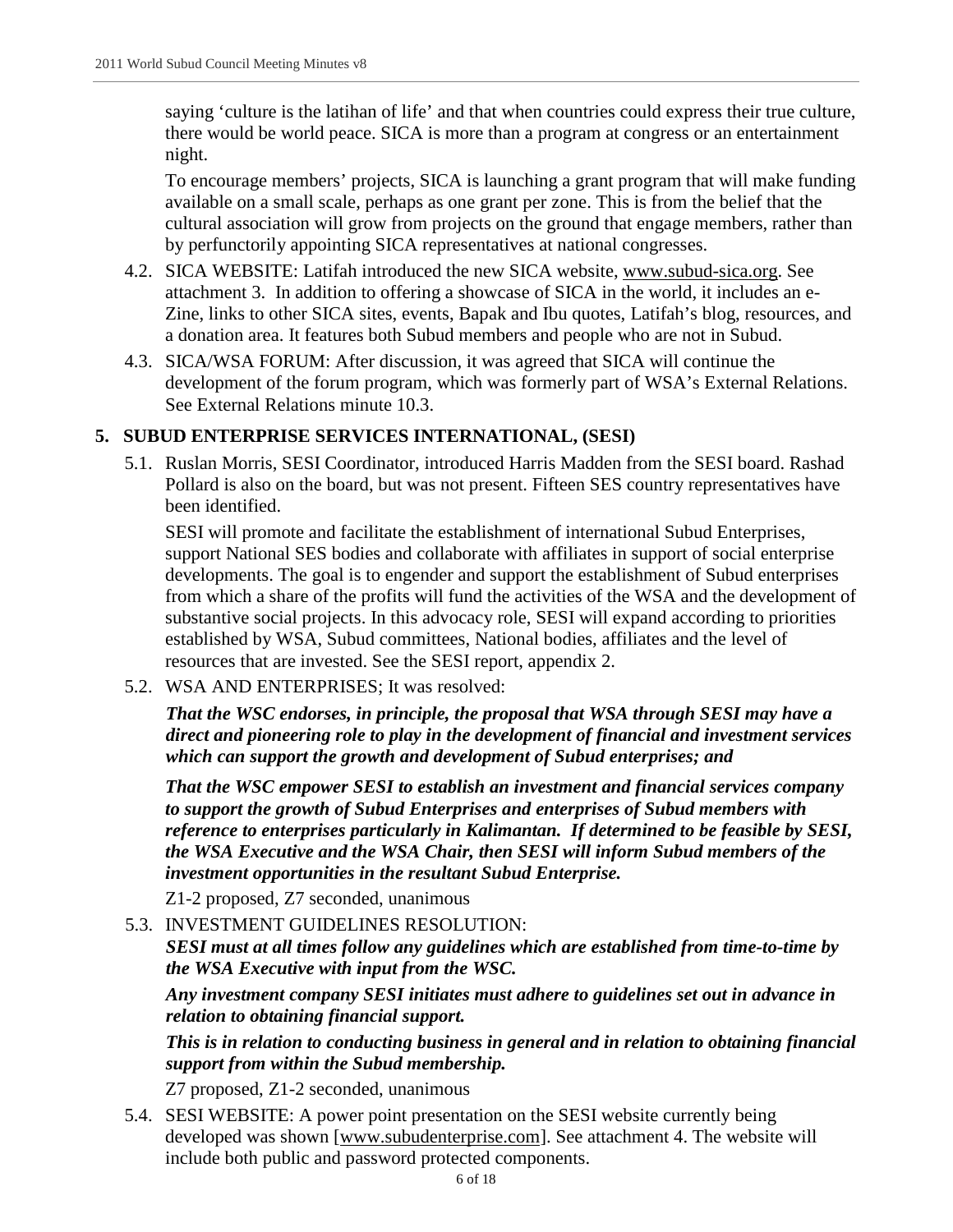- 5.5. ENTERPRISE PAPER: A draft enterprise paper in relation to Bapak's talks and the WSA aims was received by the council. It was authored by Stuart Cooke and revised during the council meeting. See attachment 5. It was written to fulfill a  $13<sup>th</sup>$  World Congress resolution asking for clarification on the role of enterprise to Subud and following a paper prepared for World Congress titled 'The Future of SES' written by Luke and Ruslan Morris.
- 5.6. SESI DATABASE: SESI is creating a database whereby individual Subud members will automatically receive SES related information. Members may unsubscribe if they choose.
- 5.7. SES LATIHAN: It was agreed that there be an international SES latihan the first Sunday of every month at no specific hour.
- 5.8. KALIMANTAN GOLD CORPORATION: See power point presentation, attachment 6. Rachman Connelly reported as former CEO and current Deputy Chair and Director of KGC. After approximately 20 years and \$16.5 million invested, two contracts have been signed in the last six months, one with Freeport, one of the largest copper mining companies in the world, and another with Tigers Realm Minerals Pty Ltd. for gold mining. This is after near bankruptcy of KGC following the financial crises of recent years. Ridwan Lowther spoke as Operations Manager and Bardolf Paul as Executive Director of Yayasan Tambuhak Sinta (YTS), the umbrella organization for several social projects in Central Kalimantan. Mining companies now want a socially responsible component in their projects placing KGC at an advantage, having created YTS many years ago.

Subud institutions and members are estimated to hold approximately 35% of KGC; this includes WSA and MSF.

5.9. SINAR INVESTORS' ASSOCIATION: The Sinar Investors' Association was created by SESI with the support of the WSA chair and executive chair to provide shareholders with representation in Kalimantan Gold Corporation and is similar to a trade association, that is, it has no legal authority and serves as a communication vehicle. Joining the association is voluntary on the part of the shareholder. It may be used for similar representation with other international enterprises or projects in the future.

The following resolution was passed:

*The WSC appoints the following people as governors of Sinar Investors' Association for the term ending at the next Subud World Congress: Mikhail David, Ruslan Morris, Ariana Susanti*

*To serve along with two ex officio governors: Luke Penseney, WSA Chair and Maxwell Fraval, WSA Executive Chair* Z1-2 proposed, Z7 seconded: five approved; Z3, Z8, Z9 abstained

## **6. SUBUD YOUTH ACTIVITIES INTERNATIONAL, (SYAI)**

6.1. REPORT: Lucinda Young, youth co-coordinator for Area 1, and Alexandra Woodward, cocoordinator for Area 3, addressed the council. The six youth coordinators have had four main foci since taking office in January 2010: (1) role clarification; (2) the International Youth Travel Fund; (3) collaborating; and (4) travelling. Miguel Bocanegra, Area 3 coordinator, needed to step down and Ricardo Arratia from Chile has taken his place. The coordinators meet monthly on Skype. Because they are charting new territory this term with the formation of a youth team including six coordinators and in order to ensure a smooth transition for the next team, procedures are recorded and thought is already going into the next world congress. Alexandra attended the Congress Organizing Meeting in Mexico in April.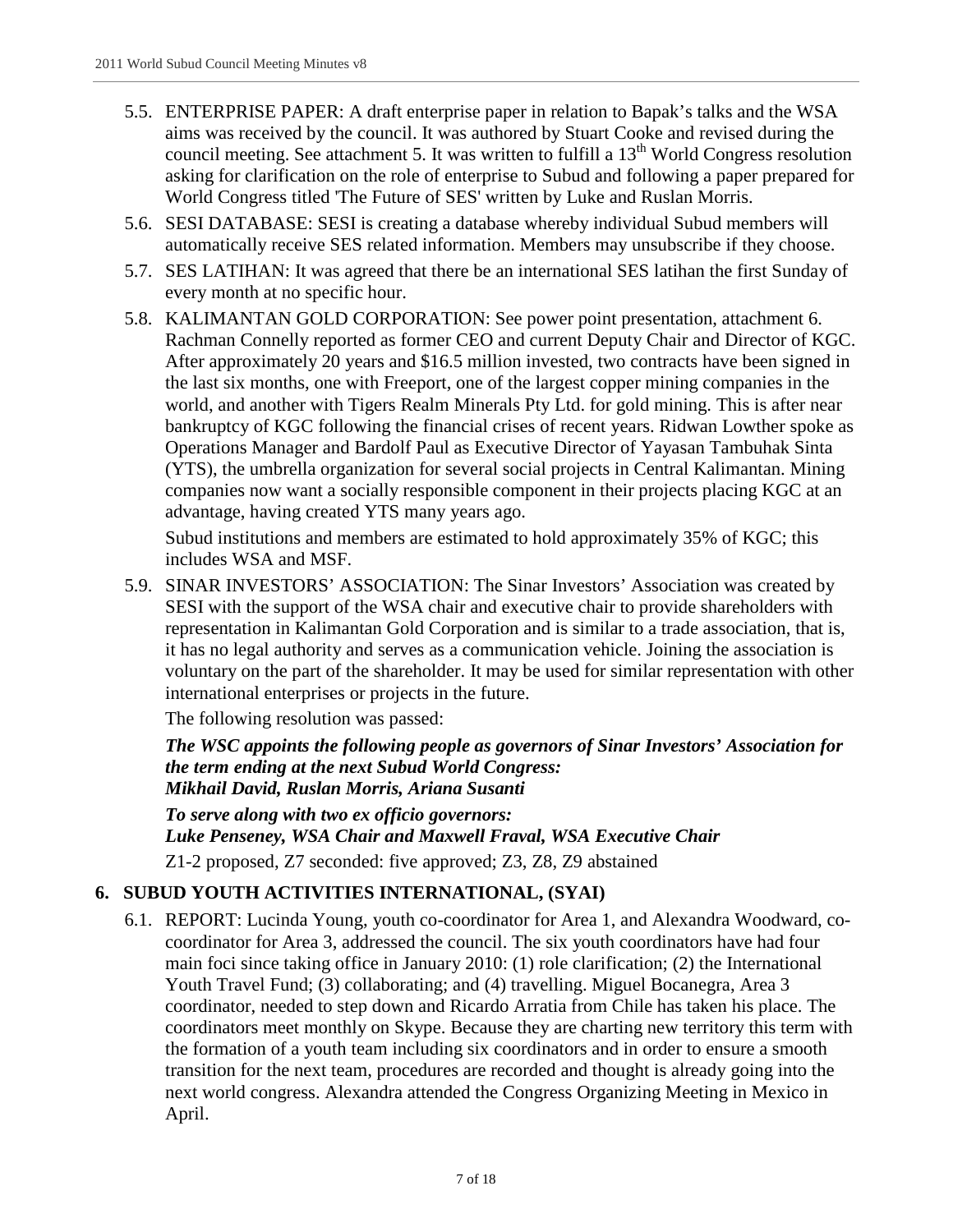They consider SYAI to be for all ages of youth and would like to see more young children participate in Gatherings. Facebook is a good networking tool, although not for in-depth needs. Youth coordinators would like to work more closely with the Zone Representatives. See the youth report, appendix 3. The WSA youth budget has increased for 2011 and 2012 and is now divided between projects and travel, approximately 60:40.

- 6.2. IYTF, YES QUEST and HUMAN FORCE CAMPS: The international community dinner for IYTF in December 2010 raised approximately \$3,000. There was over \$19,600 USD remaining in the fund with \$6,650 withdrawn for the 2011 Kalimantan Yes Quest. The youth coordinators are taking over the Yes Quest program with continuing guidance from Peter Jenkins and other founders. The third annual human force camp at the YUM Cipanas community center outside Jakarta was coordinated by Alexandra in conjunction with SDIA and immediately followed the council meeting.
- 6.3. WHY ARE YOUTH IMPORTANT? is the question asked when the council and others present split into small groups. Some responses included: inspiration, enthusiasm, cleaning ancestors, courage, fresh ideas and they are our future. Everyone present was then asked what they would do to support youth in the next year. Offers included bringing eight youth to the four Gatherings in Zone 1-2; mentoring one person for one year for a start-up company; and providing lodging, latihan and love.

## **7. SUBUD INTERNATIONAL HEALTH ASSOCIATION, (SIHA)**

- 7.1. NEW COORDINATOR: Abdurrachman Mitchell apologized for needing to step down as the SIHA Coordinator due to health reasons. Consequently, as former SIHA vice-chair, Matthew D'Haemer has taken over with the agreement that Abdurrachman will remain as consultant and support. Matthew sent a report to the council, appendix 4.
- 7.2. Matthew gave a power point presentation. See attachment 7. SIHA is re-doing their website and working on improving communications, for example, with a survey that is currently circulating. Matthew spoke of a book on comparative health modalities and while he proposed seed funding for both the book and the website from WSA, he also believes SIHA must be self-funding. The proposed 2012 WSA budget includes SIHA for the first time.
- 7.3. SIHA BECOMING A 'WING': Abdurrachman suggested that the existing ten-year agreement between the WSA and SIHA was no longer necessary and Maxwell, as former SIHA coordinator and signatory, agreed. It is felt that SIHA is already considered a 'wing' by many members and official recognition would allow this activity to do more. Therefore, *it is resolved: That the Subud International Health Association should in the future be included as one of the areas of activity ("Wings") of the World Subud Association, subject to World Congress ratification.* Z3 proposed, Z4 seconded, unanimous.

#### **8. MUHAMMAD SUBUH FOUNDATION**

8.1. REPORT TO THE COUNCIL: The MSF Board of Trustees met at Rungan Sari during the same time period as the World Subud Council. The Trustees reported to the council. See appendix 5.

At the end of 2010 MSF had approximately 3.8 million USD in assets. Of this 2.5 million was invested and \$300,000 was in bank accounts. The remaining non-financial assets are managed by MSF partner organizations: Yayasan Subud, Yayasan Muhammad Subuh, and MSF Colombia. Approximately \$20,000 has been spent since the 13th World Congress to comply with U.S. anti-terrorism laws. Application policies and procedures have been revised accordingly. Several recommendations from MSF's Investment Advisory Team have been implemented, resulting in increased earnings. MSF accounts are moving from the Netherlands to the United Kingdom.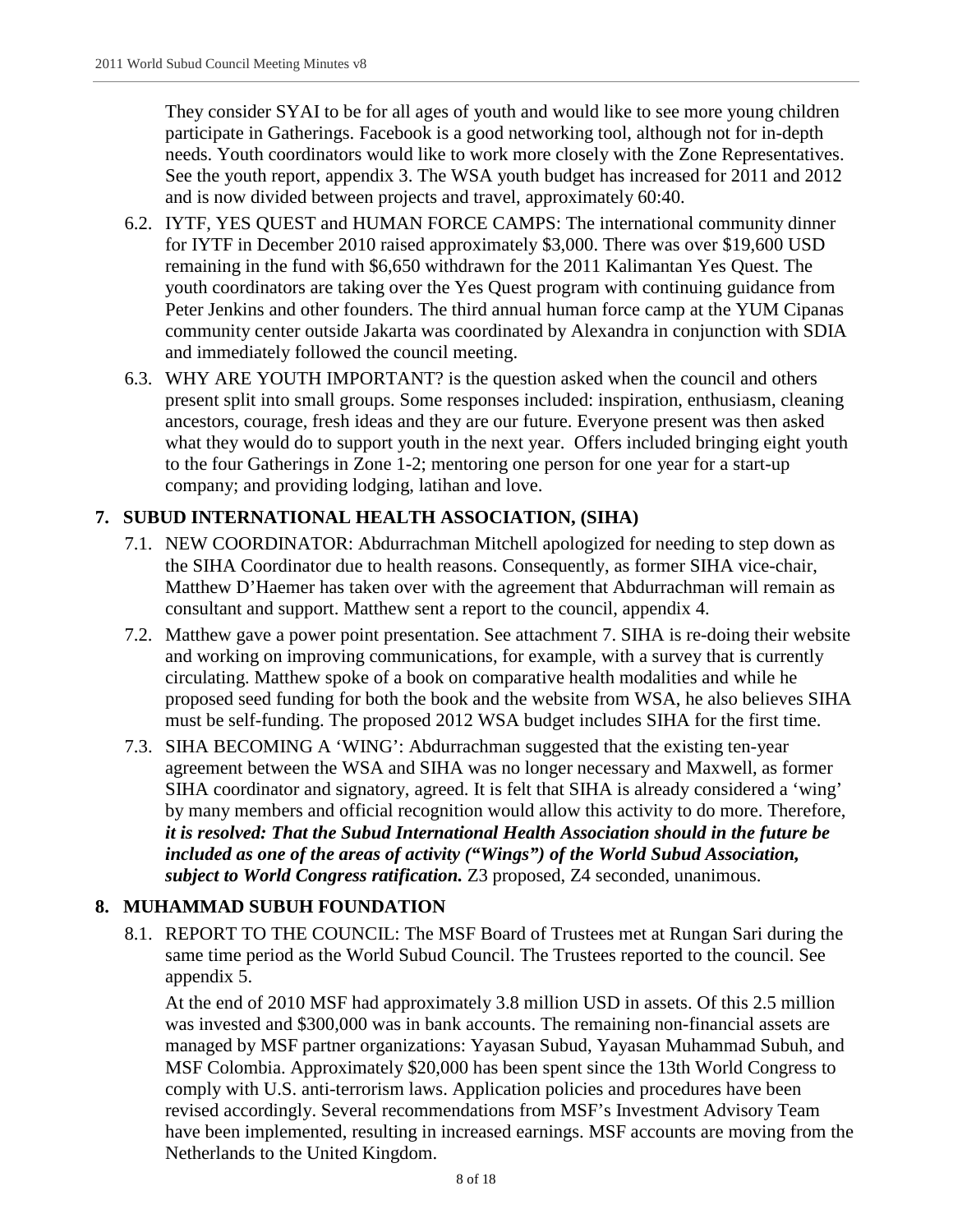Samuel Simonsson resigned as trustee and chairman earlier this year based on concerns related to past international projects. His integrity, professionalism and expertise are greatly missed by the Board and the WSC. Hannah Baerveldt also resigned as trustee at the same time for related reasons, but returned as a trustee candidate and was subsequently reappointed.

- 8.2. ELECTION OF TRUSTEES AND CHAIR: Trustees elected include Heloise Jackson from the UK, Hannah Baerveldt from Indonesia and Canada serving a second term and Bachtiar Lorot living in Algeria, who was elected MSF Chair. Continuing trustees include Olvia Reksodipoetro, Lailani Moody, Lawrence Fryer, Treasurer, and Luke Penseney, Ex-Officio. Rayner Sutherland and Lillian Shulman continue as Executive Director and Administrator.
- 8.3. WSA ARCHIVES AND MSF: During Board of Trustee meetings, a strong realization that caring for WSA's material legacy as housed in the WSA Archives aligns with the mission of MSF as an important long-term goal of the WSA. Subsequently, MSF drafted a proposal to the WSC on caring for and raising funds for the core restoration component of the tape archives.
- 8.4. It was agreed that MSF will fund and undertake the work relating to the preservation of the audio and some video recordings of Bapak's and possibly Ibu Rahayu's talks as identified in conjunction with the professional archive services company hired to perform this work, Memnon in Belgium. See Archive minute 9.2. The conditions for this task will be confirmed in a 'Contract of Work', as explained in the attached terms between the WSA and MSF (attachment 8). The Contract of Work will be reviewed by the WSA lawyer and remain in effect for three years until the next World Congress.
- 8.5. MSF YS MOU: MSF holds assets on behalf of WSA and Yayasan Subud (YS) is a partner organization of MSF. YS signed a Memorandum of Understanding with MSF in June 2011 in which YS recognizes that certain assets that is it responsible for, such as the latihan hall and guest house at Wisma Subud in Jakarta, are assets of the WSA and will not sell or place liens against these properties without permission from MSF (and thus the WSA). MSF is also given the right to be represented at board meetings of YS. See attachment 9.
- 8.6. MSF YMS SETTLEMENT RESOLUTION: A loan settlement agreement between MSF and Yayasan Muhammad Subuh was signed. It is primarily an accounting formality to reflect the financial situation between the two partner organizations and acknowledges that YMS holds WSA assets in Wisma Subud, Jakarta. In recognition of this agreement, the World Subud Council passed the following resolution: *The MSF Budget for 2011 includes a grant of Rp 507,650,000 (approximately \$57,000 USD) to Yayasan Muhammad Subuh (YMS) thereby writing off the MSF loan to YMS from the MSF book of accounts as and when the settlement agreement between MSF and YMS has been completed.* Z1-2 proposed, Z4 seconded: seven in favor, Z6 abstained.

## **9. WSA ARCHIVES**

- 9.1. ARCHIVE REPORT: Amalijah Thompson delivered a power point presentation on the archives explaining how archives are formed, what is in the WSA archives and information on preservation. See attachment 10. She mentioned that digitisation is an aid to accessibility but standard formats must be maintained until digital is either more stable or replaced. The WSA film, video and sound (audio-visual) archives are, in general, the most at risk.
- 9.2. AUDIO RECORDINGS AND MSF: Following a proposal by the Muhammad Subuh Foundation, an agreement was reached whereby MSF will take responsibility to fund and oversee the work of preserving Bapak's as well as possibly Rahayu's audio talks by the professional archive service company, Memnon, based in Belgium. A Contract of Work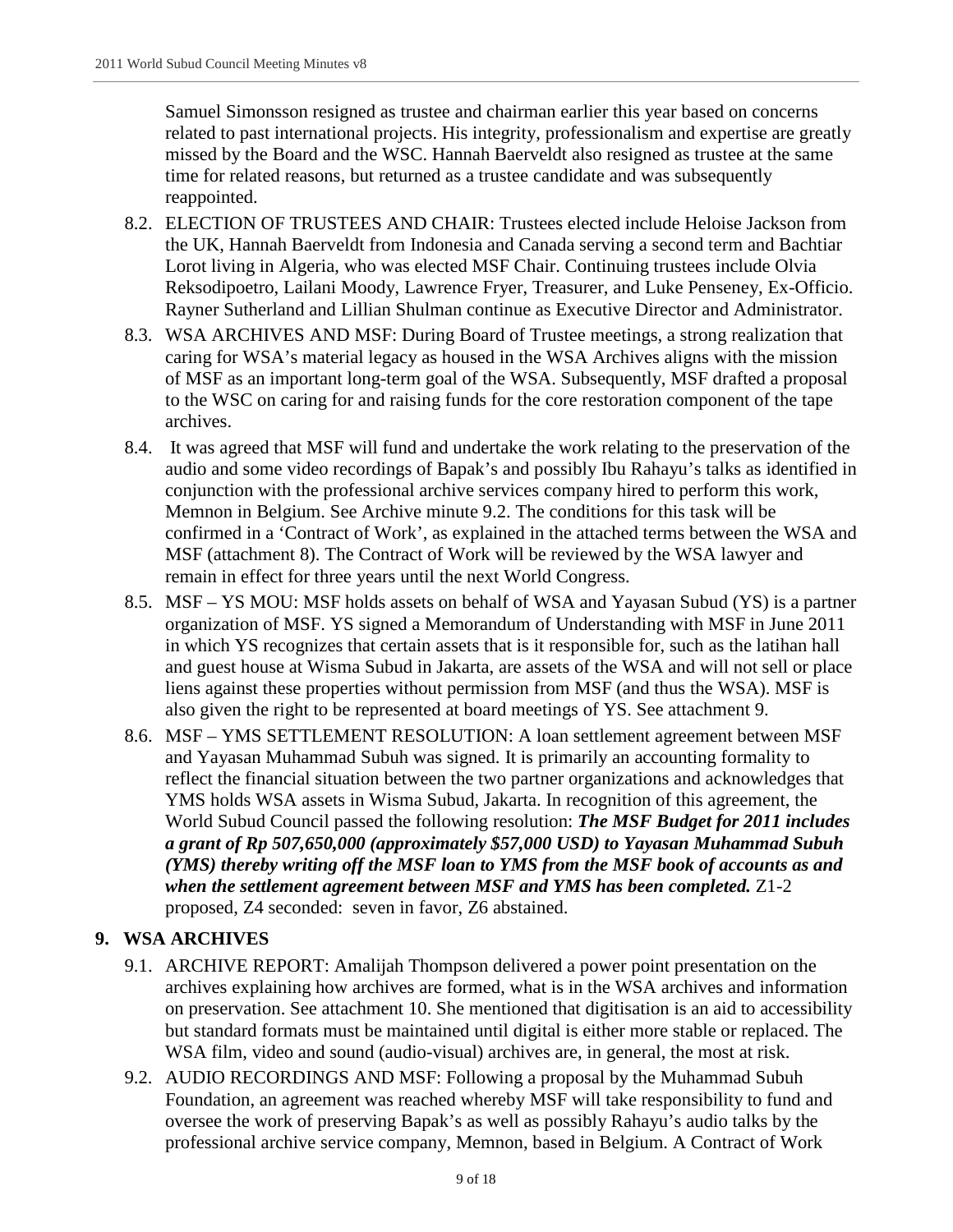between the WSA and MSF will be created for this purpose<sup>[1](#page-9-0)</sup>. See MSF minute 8.3. The initial Memnon assessment project pilot phase is has been completed and follow-up remains.

After sampling a percentage of the original tapes and considering the variation in and percentage of tapes with problems, cost estimates are between \$120,000-150,000 USD. There are 1232 tapes and approximately 70 - 80% may not require intervention.

The WSA will continue to be responsible for all other aspects of the archives. It is understood that the WSA owns the WSA Archives in perpetuity, including the copyright privileges of, and full and free access at all times to all parts of the archives.

9.3. ARCHIVES TEAM, WSA ARCHIVIST and COORDINATOR: The 13<sup>th</sup> World Congress recommendation to appoint an Archive Panel or Working Group and a WSA Archivist has yet to be implemented. In March Amalijah Thompson submitted her resignation as WSA Archive Coordinator but continued in caretaker mode until the end of the WSC Meeting. The WSA executive asked Armand Bisson in France to become the coordinator for the WSA Archives and the international helpers tested and received positively. Amalijah will continue to work on the Memnon project with MSF.

Amalijah is thanked for her lasting and major contributions to the WSA archives. Appreciation is also expressed to the team that worked on fundraising materials.

## **10. WSA EXTERNAL RELATIONS AND COMMUNICATIONS**

- 10.1. Amalia Rasheed resigned as the WSA External Relations Officer in March 2011. The term was to end in October 2012. Osanna Vaughn agreed to act as liaison for the External Relations (ER) team until the WSC meeting. Amalia's immense work on behalf external relations was recognized in a thank you letter on behalf of the WSA.
- 10.2. EXTERNAL RELATIONS RESOLUTION: The Zone Representatives were asked to write a resolution regarding external relations, with this result:

*The World Subud Council encourages self-funded, independent activities of Subud members to engage with outreach and networking activities such as conferences, events, world parliament, interfaith and other fora according to their interests and expertise, with the purpose of providing points of engagement for Subud that are in alignment with the Preamble and aims of the WSA Constitution.*

*The World Subud Council affirms the following activities to be under the responsibility and financing of the WSA:*

- *Development of explanations about Subud for diverse Subud member needs (as per World Congress Proposal 6.1)*
- *Development of information resources about Subud for various audiences (as per World Congress Proposal 6.1)*
- *Publications (such as WSA News, Reports, etc.)*
- *Translations*
- *WSA Websites*

<span id="page-9-0"></span><sup>&</sup>lt;sup>1</sup> Subsequent to the WSC meeting, a Resolution passed on 2 August: 2011: IT IS RESOLVED that

the ownership, possession and use of the WSA Archive will remain vested in the WSA and;

<sup>•</sup> the WSC accepts MSF's offer to fund and undertake the work relating to the preservation of the audio recordings of Bapak's and Ibu Rahayu's talks as listed and defined in conjunction with Memnon in Belgium, which is the professional archive services company hired to do this work. The Contract of Work, once drafted, will be reviewed by WSA's lawyers and will be agreed by the Zone Reps/BoD before it is executed.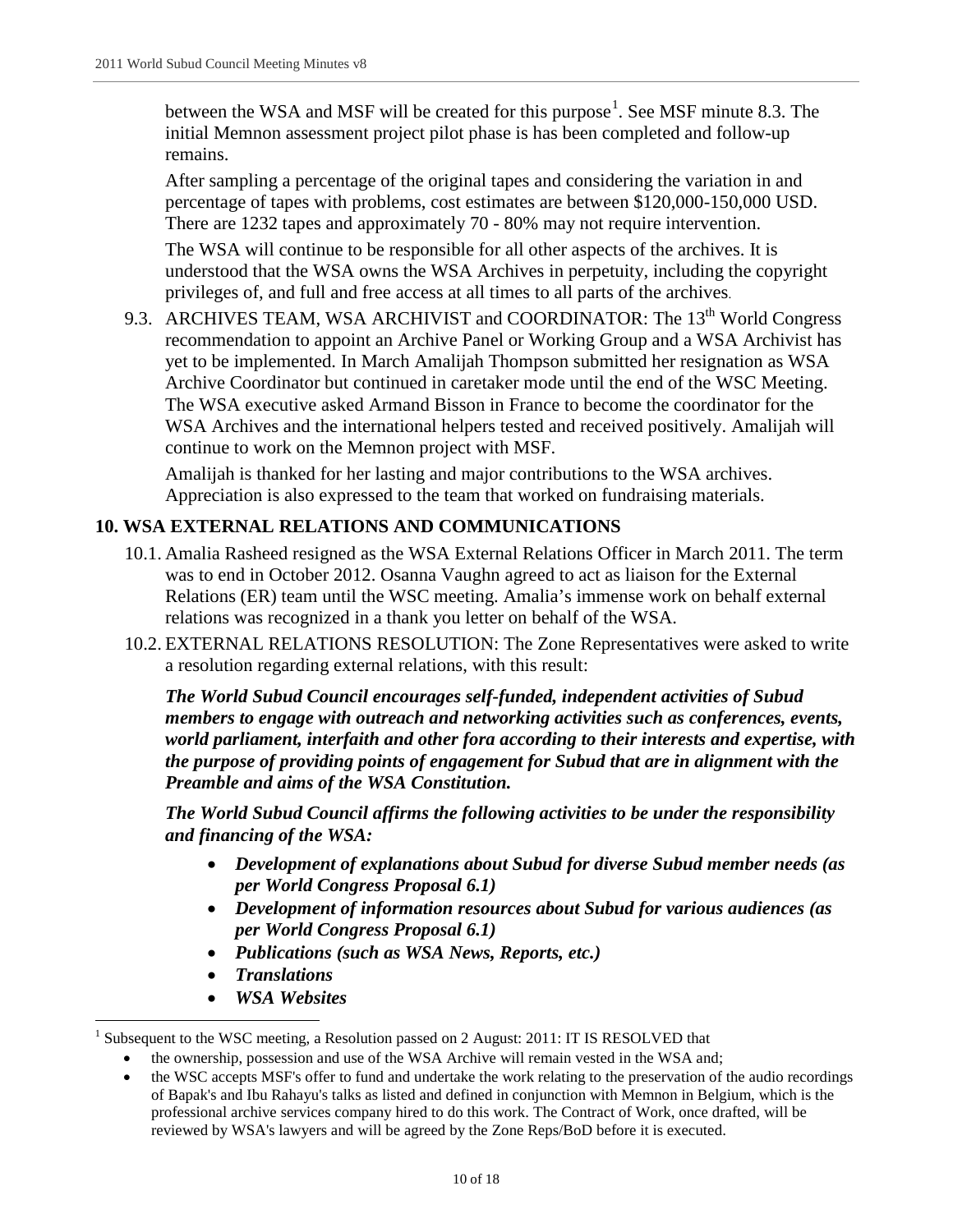*In relation to the World Congress Proposal agreed to in 6.1 Clause 1 by World Congress, the World Subud Council requests the Subud International Cultural Association to develop and implement relevant programs consistent with the intent of the proposal.*

Z1-2 proposed, Z5 seconded, unanimous

The Zone Representatives feel that much of what was 'external relations' is the domain of the 'wings' with the exception of creating materials on Subud. SICA will take over the forum program.

External Relations is in flux between what the previous council understood and what this council understands it to be. The current belief of a majority of the Zone Representatives as WSA directors is that the WSA must pay attention to members and other internal needs and, as stated in the resolution, not participate in external fora in an official capacity. Osanna Vaughn, former WSA Chairlady who as such had been involved in and was representing ER at the meeting, was not fully consulted during the meeting nor did testing occur as originally planned. In addition, some aspects of the 'traditional' ER were not addressed by the entire council, such as WSA Forum-related programs, a survey of ER needs, a multi-cultural communications 'toolkit' requested by congress, remaining involvement at the UN and specific UN relationships as developed by the previous ER team as well as the relationship with the remaining ER team. This resulted in confusion.

The ER budget will now be related to materials for Subud/WSA communications. Remaining funds will be transferred to SICA.

10.3. MATERIALS ABOUT SUBUD: In keeping with aspects of the External Relations resolution on developing materials about Subud directed to both internal and external audiences, it was decided that the WSA executive would collect such materials from around the world. This will build on the information that already exists. The materials will be collated with the idea of developing uniform information adaptable to different cultural and local needs. Materials will be necessary and available in preparation for the 2014 World Congress.

#### **11. WSA CARE SUPPORT**

- 11.1. Sarah Becker, the Care Support Emergency Fund Coordinator, addressed the council. She read a report by Annabella Ashby, WSA Care Support Coordinator. See appendix 6. Sarah pointed out the need for improved communications about the program throughout the association so members will be aware it exists and will also to be moved to donate to it. Sarah suggested the application forms could be streamlined and that additional policy may be necessary regarding emergency aid for illness.
- 11.2. CHRISTCHURCH EARTHQUAKE APPEAL: The WSA Care Support program and SDIA together made an emergency aid appeal for victims of the earthquake in Christchurch. As a result approximately \$75,000 USD was donated, including donations sent directly from National Committees and others. Judy Gibb, Chairperson for Subud New Zealand, gave heartfelt thanks on behalf of everyone affected.
- 11.3. DISASTER RELIEF: A decision is to be made on which Subud entity will be charged with emergency aid in the future, the Emergency Fund or SDIA or both. See SDIA minute 3.4.

#### **12. WSA TRANSLATIONS**

12.1. The WSA Board of Director's sub-committee on translations consisting of Pavél Mudarra, Mauricio Castillo and Paloma de la Viña recommends simultaneous translations during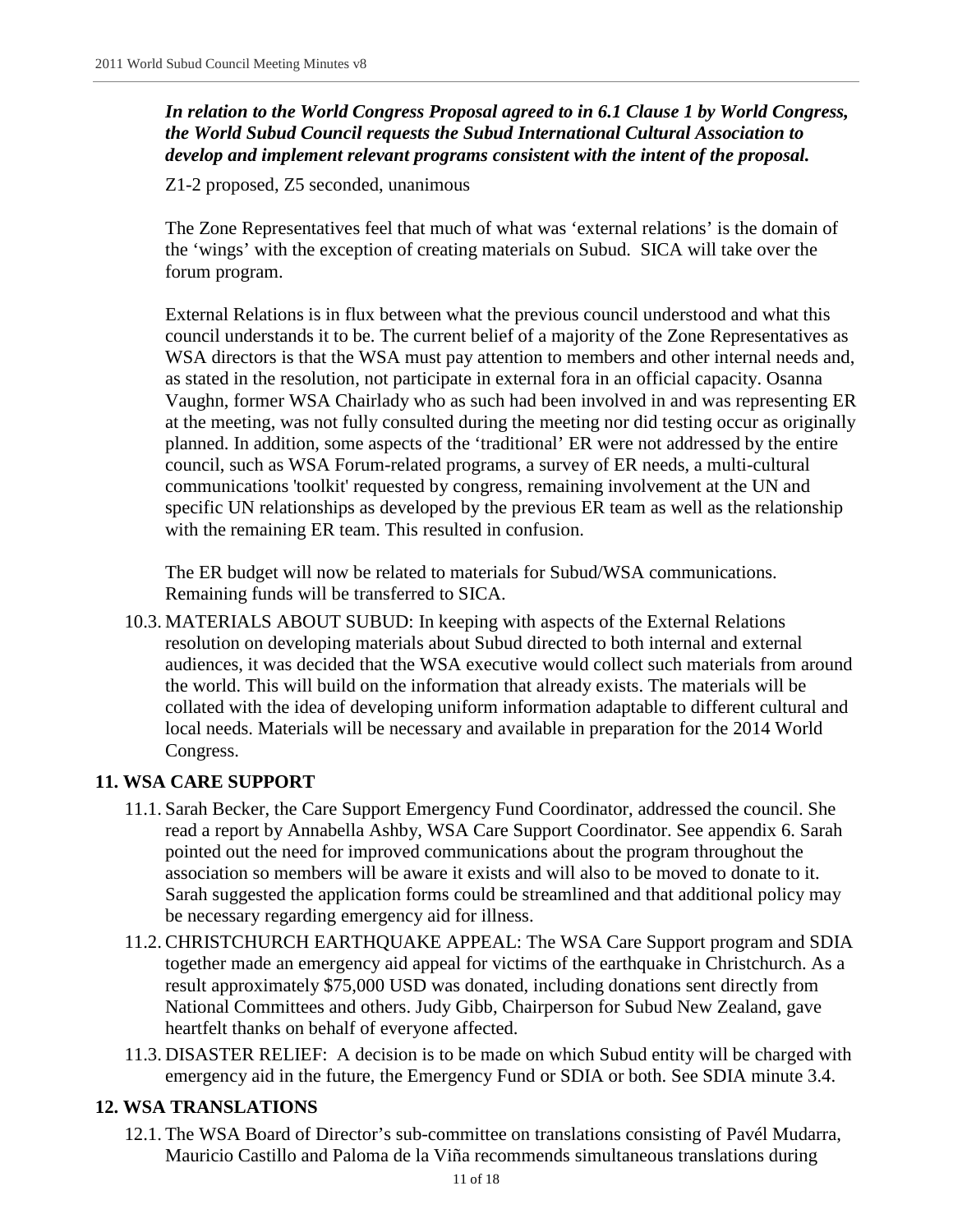plenary sessions and interpreters for working groups, this being essential for true delegate participation. For their complete report, see appendix 7. Information from Zone 4 regarding Russian translations is still outstanding.

- 12.2. Elisa Sanchez Caballero, WSA Spanish Translation Coordinator for Bapak's and Ibu's talks, submitted a progress report to the council. See appendix 8. The Spanish Translations Team has exceeded its goals for the first five months of 2011.
- 12.3. The council thanked Elisa for her simultaneous translation work during the WSC meetings.

#### **13. SUBUD PUBLICATIONS INTERNATIONAL, (SPI)** See SPI report attached to WSA executive report, appendix 9.

Although no representative from SPI was present, there was a need to discuss the many facets surrounding the translation and publication of Bapak's talks. SPI is an independent company carrying out this service on behalf of the WSA. Under an agreement between WSA and SPI, WSA is funding \$30,000 of the annual SPI budget, although until 2010 this was unnecessary for several years since members' donations supported this activity.

An intention was expressed that SPI be present at the next council meeting so there may be a conversation about such things as challenges surrounding translations from Indonesian, especially of the early talks as well as time constraints. The point was made that at the current translation rate of Bapak's talks with 22 volumes covering the first 11 years completed and 19 additional years to translate, the process may need to accelerate in some way.

## **14. INTERNATIONAL CENTERS AND PROJECTS INITIATIVE (ICP)**

- 14.1. BACKGROUND: As WSA Chair, Luke identified a need and for WSA to support international centres and projects and delivered a paper to the council. The idea is to be aware of and assist, if and when necessary, such centres and projects. Subsequently a team had been identified consisting of Maxwell Fraval as WSA Executive Chair, Olvia Reksodipoetro for MSF, Rashad Pollard for SESI, Garrett Thomson for GHFP and Luke. SDIA declined.
- 14.2. RESOLUTION: After the council discussed WSA responsibility vis-a-vis international centres, the following resolution was passed:

*Maintain regular communication with Subud Centres which have assets that are linked to, or are the responsibility of the WSA. Actions recommended:*

- *Maintain an awareness of the situation of the centre especially in terms of its human context;*
- *Provide support in response to membership enquiries;*
- *When the integrity of the asset is under threat, form an oversight committee ideally in consultation and partnership with the asset's stakeholders;*
- *Work together with the local/national body to achieve a mutually satisfactory outcome*.

WSA Chair proposed, Z3 seconded, unanimous

As a result, the council does not see a need to maintain an ICP (International Centres and Projects) team as described in minute 14.1.

#### 14.3. WISMA SUBUD HERITAGE PROTECTION PROJECT

Haryono Sumohadiwidjojo and Josephine M. Bacikin Hadiwinoto addressed the council as co-chairs of the WSHPP Advisory Board. Josephine is also the WSA representative for the project. As resolved during the 2010 World Congress, the aim is to protect Wisma Subud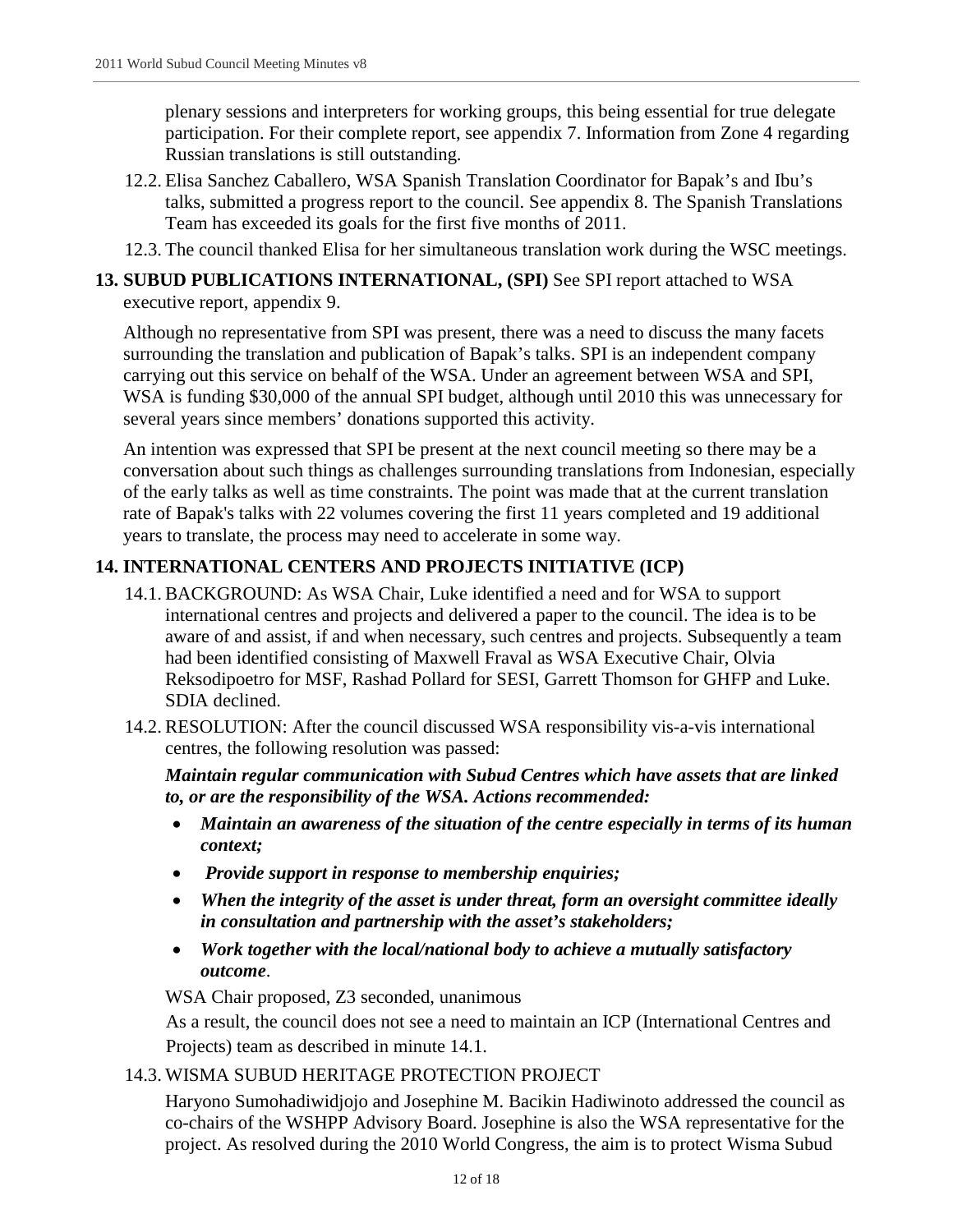and two of Bapak's houses from development pressures in order to maintain the complex as an international Subud center and historic site. This was an opportunity to more fully explain the project and its current status to the council. See WSHPP power point presentation, attachment 11.

Josephine explained the requirements for both Indonesian government recognition and UNESCO recognition, the former necessarily preceding the latter. The WSHPP structure is based on UNESCO requirements. Almost 40% of the Wisma Subud property is owned by non-Subud entities, presenting an extra challenge to the project.

A WSC Historical Context sub-committee has been established to assist the application process by describing the context and background of the coming of Subud. The committee includes Luqman McKingley, Farlan Williams and Suzanna Dayne, all living in Jakarta.

14.4. AMANECER**:** Pavél Mudarra, Zone 8 Representative, conveyed some of the complexities surrounding the current situation of Subud Colombia and Amanecer. To sum it up, he relayed a conversation with one long-time member who said she's been waiting 20 years for Amanecer to fulfill its purpose. Ideas for moving forward are being discussed which include enterprises, arts activities and social projects.

Amanecer has a long and complex history with many stakeholders. Luke had visited Amanecer in November 2010 and made proposals on behalf of the WSA to Subud Colombia. Luqman Rivera, elected interim chair for Subud Colombia in February, sent a letter to Pavél in June explaining recent meetings and the current circumstances. Elias Dumit was asked by Luke to attend these meetings as his representative and follow up on Luke's suggestions and provide support. The main issues include land ownership/transfers and taxes are overdue for Subud Colombia and for the big latihan hall at Amanecer. Also funds are needed for an audit. Colombia seeks funding from WSA and other stakeholders and investors for this with the possibility of being repaid through selling land in Amanecer. It is possible to gain tax-exemption for the big hall if all parties would agree to the terms. But with intricately interwoven interests and hardened positions it is a challenge to make progress. See Luqman's letter, attachment 12.

#### **15. WSA ORGANISATION WORK GROUP**

The paper titled "Proposal for a Discussion Process on the Subud Organisation" was circulated to the council in April 2011, attachment 13. The Council accepts the proposal and expressed gratitude for the commitment of the core members of this work group in producing a professional, (and complex), document. The group included Reinbrand Visman from Holland, Valentin Willecke from Germany and Hamilton Minaar from South Africa.

The proposal suggests that an ongoing, deep discussion about aspects of the WSA organization occur over a period of time with as much participation as possible. Dave Hitchcock and Mauricio Castillo have written recommendations for moving forward, see attachment 14.

The Council identified a Coordinating Group to decide how to best proceed. The group consists of Mauricio Castillo, Robiyan Easty, Kumari Beck, Latifah Taormina and a member of the WSA Executive, along with international helper participation. One of the core members (Reinbrand, Valentin or Hamilton) will also be invited to join this initial Coordinating Group.

#### **16. RELATIONSHIP OF BOARD OF DIRECTORS AND WSA CHAIR**

In meetings with Luke and the Zone Representatives, including one with the Area 1 and 2 International Helpers and some members of the executive team, it was agreed that the WSA Board and its voting capability was created for legal purposes but in practice each function of the council is equal with differing responsibilities. While members may look to the WSA Chair and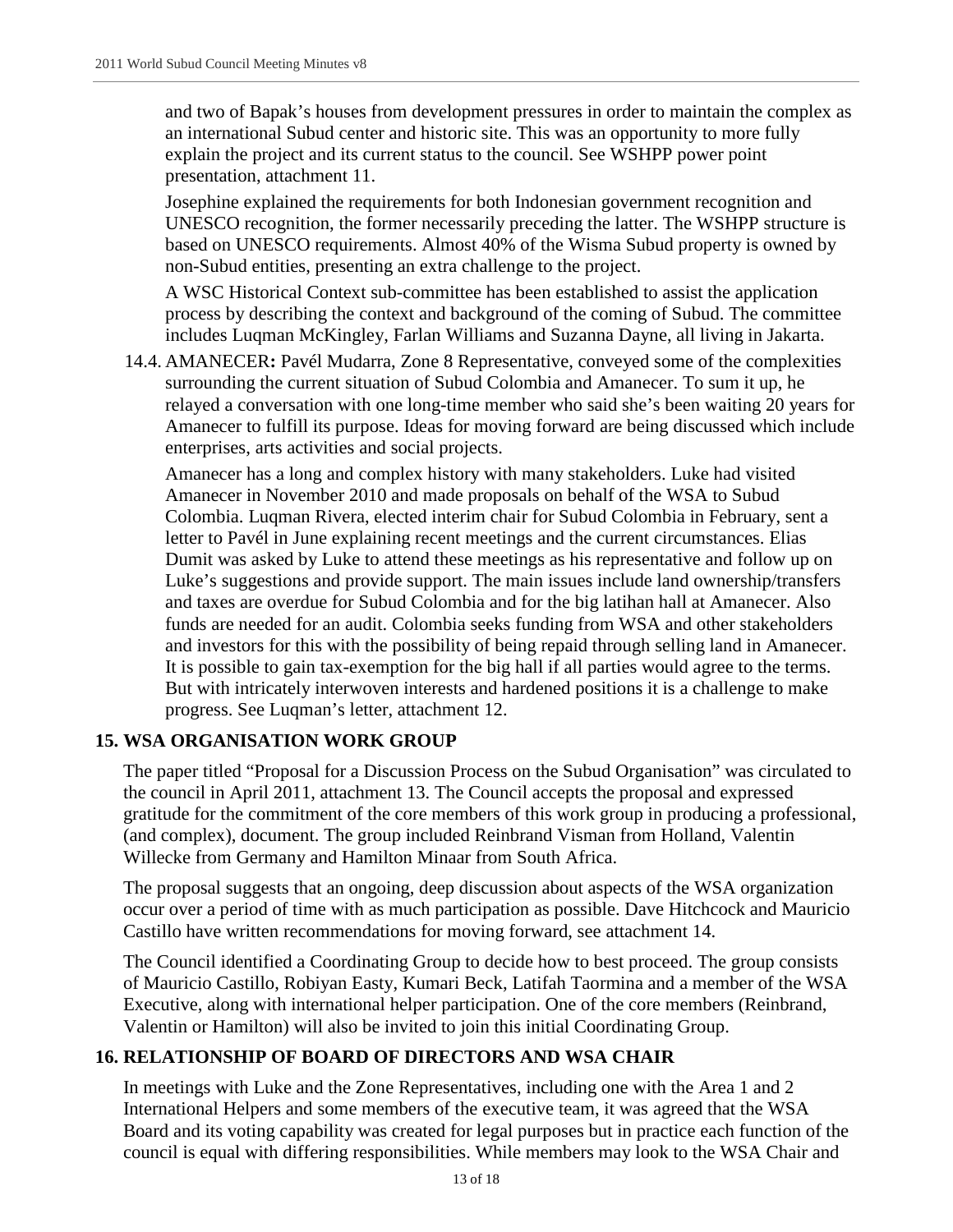Executive Chair for authority, it is the entire council that is accountable between World Congresses, Subud's highest authority. The executive carries out policies set by both. Further, when the WSA Board meets, it was suggested that there would be rotating facilitators rather than a meeting chair.

## **17. WSA DATABASE**

The WSA is developing a database using SESI's Web Services Shop for email delivery and, to a lesser extent, for postal addresses. The database will take into consideration privacy and security issues. Once it is complete and functional, other Subud entities will be invited to add their membership lists and use it, if they choose. It will be a useful tool to assist with the 2014 WSA census.

## **18. WORLD SUBUD ASSOCIATION BUDGETS AND FINANCE**

- 18.1. TREASURER'S REPORT: Hammond Peek, WSA Treasurer, reported to the council. See appendix 10. Income for 2011 is currently 40% below target and down from normal levels; expenses are down 10% from budgeted amounts.
- 18.2. RESERVES: What WSA has been calling 'Reserves' is actually a combination of Unrestricted Cash Available (the largest portion totaling \$372,266) and an actual World Congress Reserve (\$150,000). This Unrestricted Cash Available was formed from one-time member donations to WSA from the sale of shares from the PTS Widjojo building and Bank Susila Bakti as well as a one-time anonymous donation. These donations were given to be used rather than set aside; however, it was agreed that annual fundraising must occur to maintain current WSA budget expenditures, especially considering that donations continue to be low. It was noted that certain Zone contributions are lower than the value of the services they receive. African Zones cannot respond but Latin American Zones 8 and 9 have recognized they can do more.
- 18.3. 2011 WSA BUDGET: Following discussion, *it was resolved that the 2011 WSA Budget be approved, subject to further discussion taking place in relation to the External Relations component thereof*. See attachment 15. Z1-2 proposed, Z5 seconded, unanimous.

HIGHLIGHTS: Funding for WSA translations has increased, in part to more fully fund Spanish translations as well as to provide a line item for the publication of Bapak's talks in Spanish. The youth budget has increased. The archive budget remains the same with the tape preservation expense and related fundraising becoming the responsibility of MSF. (See minute 9.2.) The History of Subud budget reflects a one-time project of digitizing history interview cassettes. See History of Subud report attached to the WSA executive report, appendix 9. Extra legal fees for creating an unclaimed KIC-KGC shares trust fund should eventually be reimbursed though the sale of a portion of unclaimed shares.

The international helpers unanimously requested more funding for travel, including travel to Puebla for World Congress Team (COT) support over the next three years. This is reflected in the stretch budget. See appendix 11 for Area 1, 2, and 3 International Helper reports. The approved 2011 stretch budget reflects a deficit of \$129,000 to be closed by fundraising and/or available WSA cash assets.

18.4. 2012 WSA BUDGET: The WSC decided in 2010 to develop and approve the WSA budget prior to the year being budgeted. By way of implementing this, *it was resolved that the Draft 2012 World Subud Association Budget version 4 be approved as developed during the World Subud Council Meeting*. See attachment 16. WSA Treasurer proposed, Z1-2 seconded, seven in favour, Z5 abstained.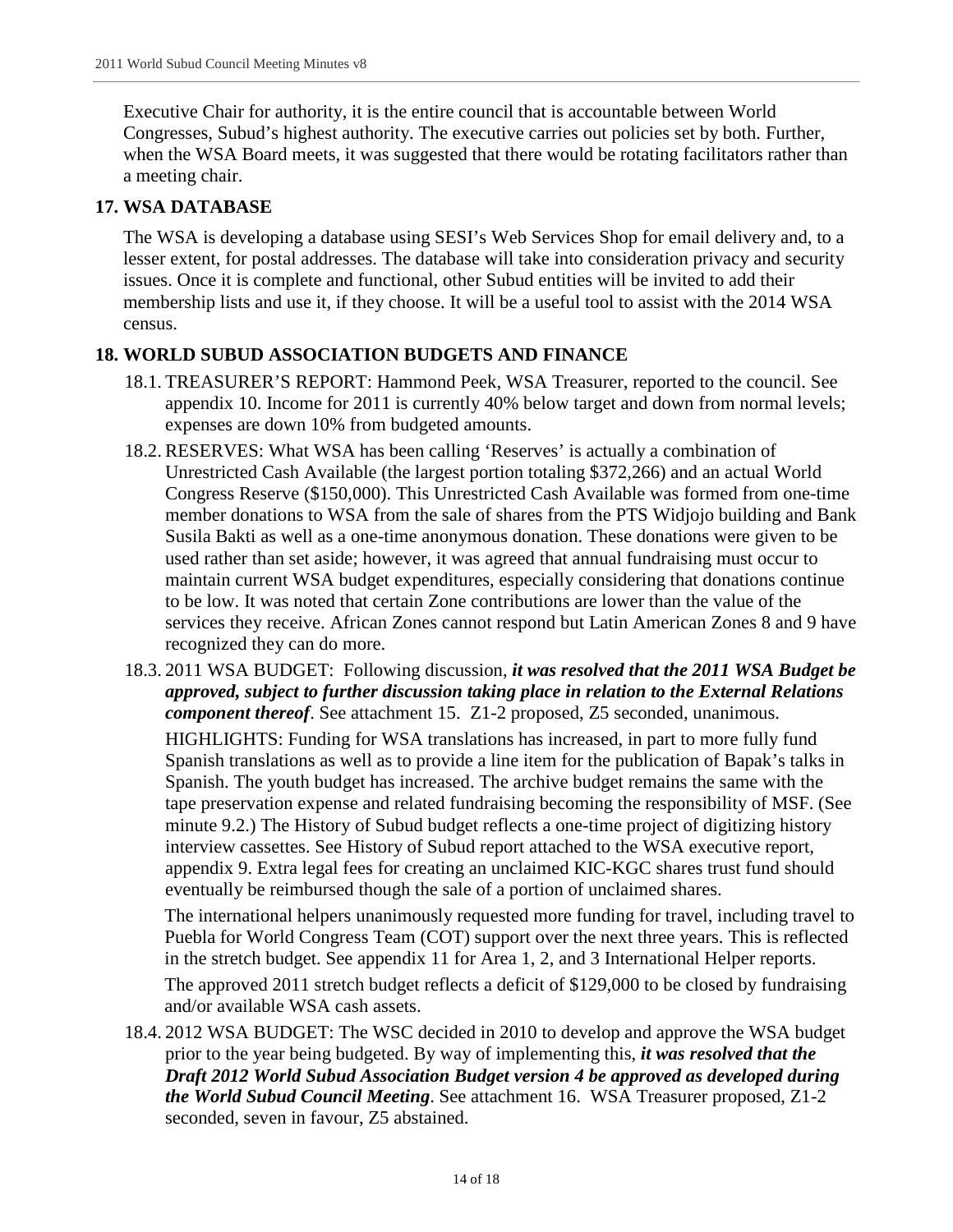The intention is to have the final 2012 budget completed in December, 2011, which allows WSA member countries time to review the budget.

- 18.5. A WSA FINANCE TEAM was identified in a 'WSA Finance Team' position paper written by Luke as WSA chair with a call to respond to World Congress finance resolutions as well as an invitation from Maxwell on behalf of the WSA executive to assist the Treasurer in his job, to address the urgent issue of fundraising, and to help ensure that WSA finances are transparent and easy to understand. The team met informally prior to the WSC meeting and will continue. Members of the team in addition to Hammond and Elwyn Waugh, WSA Accountant, are to be determined. Luke verbally summarized the finance paper, since it was not possible to distribute due to technical difficulties. See attachment 17.
- 18.6. HONORARIA: See WSA Board of Directors sub-committee paper, attachment 18. Honoraria are an ongoing discussion. Some points raised include: an honorarium represents recognition of services; it is not a salary; would funding some positions, even if temporarily, change our volunteer culture? All members should be able to serve, not only those who have adequate income; how would WSA fund such payments? Must this be voted at congress? Sub-committee members include Paloma, Mauricio and Pavél with Robiyan and Luke as advisors.
- 18.7. THE 2010 SUBUD WORLD CONGRESS INCORPORATED SOCIETY created for the finances of congress officially wound up in June 2011. Approximately \$1700 left in the accounts was transferred to Christchurch earthquake relief.

## **19. WSA FUNDRAISING**

- 19.1. WSA FUNDRAISING COORDINATOR: Stuart Cooke was introduced as the WSA Fundraising Coordinator, appointed by the WSA executive during the WSC meeting. Stuart gave the WSC a short presentation covering the key aspects of the WSA Fundraising strategy that he would be developing with WSA support.
- 19.2. THE WSA ONLINE DONATION gateway will be operational this year and will make donating easier. It will appear on [www.subud.org](http://www.subud.org/) and be linked from [www.subudworldnews.com.](http://www.subudworldnews.com/)
- 19.3. SMALL GROUP FUNDRAISING SESSION: Various ideas for annual WSA fundraising, as recommended by the  $13<sup>th</sup>$  World Congress and to maintain current budget levels, were explored during a council break-out session. Suggestions include using a personal approach, a 'we' approach, a light touch, presentations at Gatherings, targeted fundraising for specific goals, transparency and respecting various audiences, telling stories, giving clear information, moving beyond the past and emphasizing now and the future, making earmarking available, testing and follow-up reporting. See attachment 19, Fundraising Summary.

#### **20. 'SPACE FOR GRACE'**

Osanna Vaughn, along with a team including Haris Wolfgang from the US, Paloma de laViña, (Zone 3 Representative) from Spain, Imke Wolf-Doettinchem from Germany, and Simon Milan from the UK, as well as the support of international helpers Hamish Barker and Ragna Valli, together were coordinating an initiative titled 'Space for Grace'. This effort was in response to the outcomes of workshops, discussions and experiences at the World Congress. Osanna explained to the council that this initiative was seen as an opportunity to encourage members to connect in a safe environment and to remind members of the possibility of and to be open to a 'space for grace'.

Many members, including some council members, and certain communities have connected with this idea, and an online forum and Facebook page have been created around it. In addition the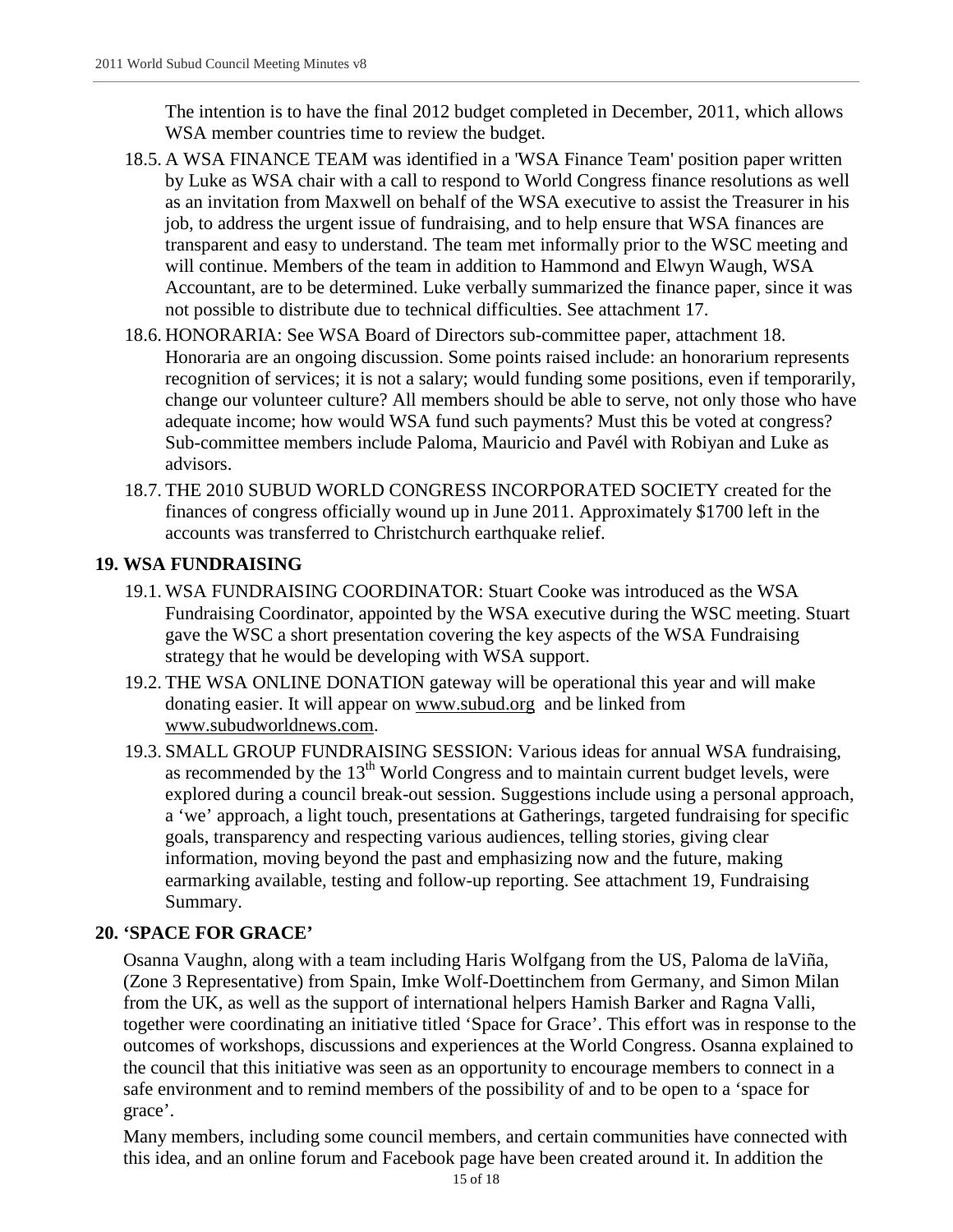proposal was delivered to National Committees prior to the council meeting. Nevertheless, some council members including International Helpers did not feel this needed to become a WSA initiative and expressed the belief that such opportunities did not need to be formalized, that such things already happen as a natural outcome of doing the latihan.

## **21. SUBUD VOICE**

Harris Smart, Editor of the independent monthly magazine Subud Voice, addressed the council. Beginning with the September issue, the magazine will once again become subscription based because there are limited monthly sponsors within the Subud community who are the source of current funding. It will be available online for \$50 AUS/year and will include talks from Bapak and Ibu Rahayu.

#### **22. NORWAY PROPOSAL**

Subud Norway made a proposal to the 2010 World Congress regarding a disclaimer prefacing Bapak's and Ibu's talks. See attachment 20. After discussion the council suggested changing the specific passage under question for Subud Norway's use from

*"For those not practicing this exercise, reading the following talk(s) is not recommended as they could be misunderstood."* to:

*"Because the Subud Latihan is a receiving, these talks can be easily misunderstood by readers who have not experienced the Subud Latihan."*

This would form a change in the WSA-Country Memorandum of Understanding, where this quote originates from, for Norway when Subud Norway signs it. There was a sense that different countries may need to adapt this disclaimer to meet local needs and, when needed, involve the support of the International Helpers.

#### **23. SUBUD WASHINGTON D.C. LATIHAN HALL**

Damanhuri Alkaitis presented information on the Washington, D.C. latihan hall currently in its final phase of fundraising prior to construction. It is one of two centers proposing to house the Subud USA National Office.

#### **24. 2014 WORLD CONGRESS**

INFORMATION about the Congress Organizing Team meeting in Puebla, Mexico, in April including photos was shared. Dates of the congress are yet to be decided with considerations for the rainy season in Puebla, worldwide holidays and Ramadan during the month of July. Concerns over safely in Mexico were expressed resulting in personal assurances that problems are only near the U.S. border and Puebla is far removed and safe. Subud members such as Rusdi Genest, Committee Councillor for Subud Canada, have written testimonials regarding the safety of cities such as Mexico City.

Some aspects of organizing the congress may be taken on by other countries. Subud Mexico welcomes this idea as national membership is relatively small. Zone 7 sister countries including Canada, the U.S., Suriname and others have major roles to play.

The city of Puebla is happy to be hosting the Subud World Congress. A dialogue has begun with city officials. They are especially interested in partnering with the WSA on various projects, which means identifying Subud entities and project leaders willing to participate in pre 2014 congress conferences in such areas as health and nutrition, education and interfaith programs in association with the University Iberoamericana's interfaith program.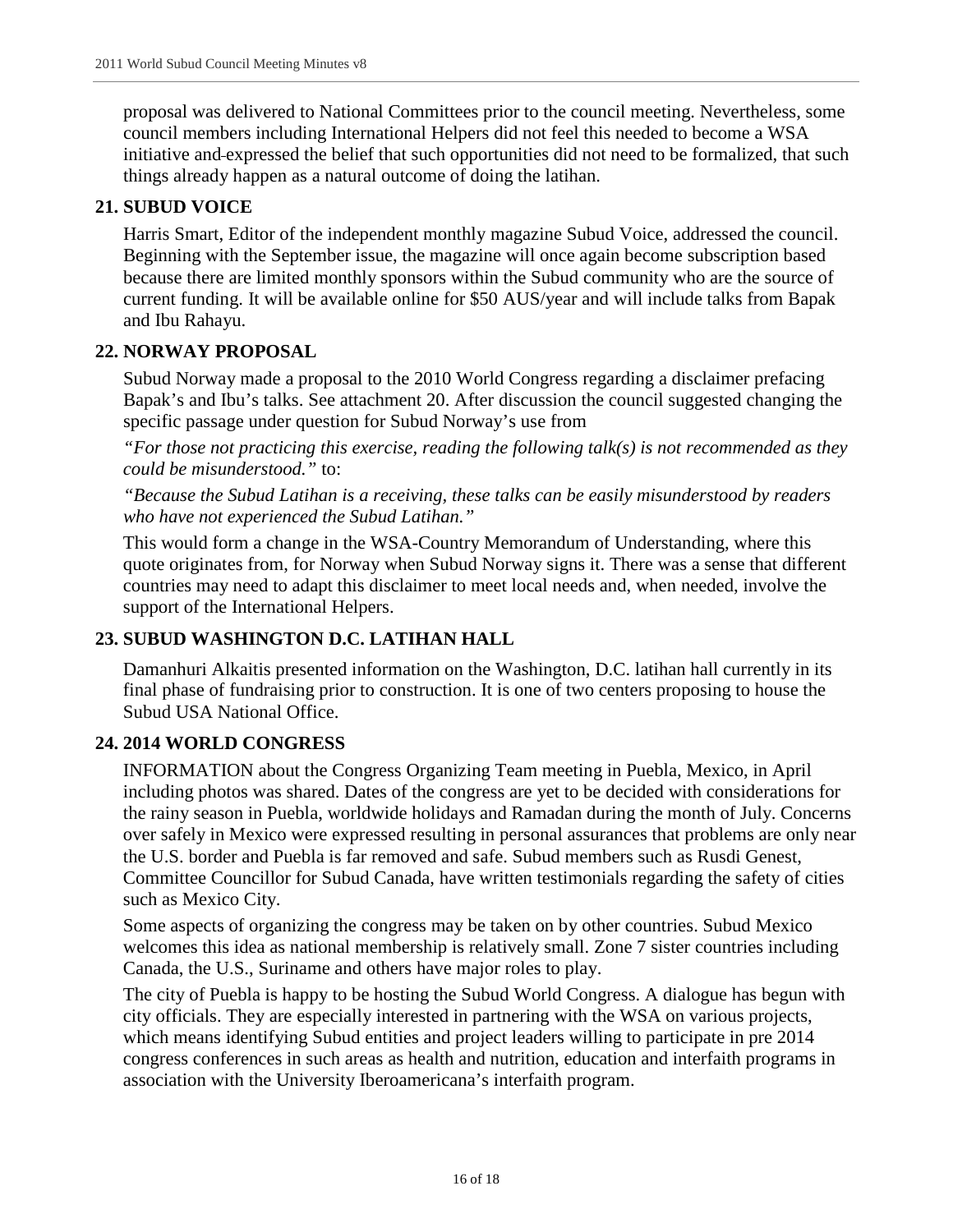## **25. 2012 AMERICAS GATHERING AND WORLD SUBUD COUNCIL MEETING**[2](#page-16-0)

Following an invitation to host a 2012 Americas Gathering along with a World Subud Council meeting from the Americas Representatives from Zones 7, 8 and 9 there were two proposals; one from Subud Colombia to be hosted at the Intercontinental Hotel in Cali and another in Vancouver, Canada, located at the University of British Colombia. See attachment 21. In addition, there was a proposal to host the 2012 WSC meeting in Holland along with a Zone 3 Gathering at a former monastery. After presentations to the council and testing by the international helpers and relative Zonal Representatives, the decision was made to hold the Americas Gathering and WSC meeting in Vancouver during the second half of June and possibly the beginning of July. Dates of the U.S. National Congress were taken into consideration, which is usually around the Independence Day holiday on July  $4<sup>th</sup>$ .

The council thanks all three countries for their proposals.

#### **26. WSC MEETING ACHIEVEMENTS AND PRIORITIES**

In a final small group session, the questions were asked: What have we collectively achieved and realized during the WSC Meeting and what are the priorities moving forward? Responses were positive, whether they listed specific tasks accomplished or how the work was completed. Some of the themes included working in harmony and understanding roles more clearly, the ability to work on complex issues together, increased strength in the affiliates, wings and Board of Directors, closer relationship with MSF, caring for the archives and creating a budget ahead of time.

Future priorities include continuing to implement World Congress directives, increasing communication with members, continuing to grow the affiliates and wings, especially SICA, SESI, SYAI, and SIHA, supporting the archives and building on a feeling of confidence. See attachment 22.

<span id="page-16-0"></span> $2$  Minutes from the 2010 WSC Meeting in the UK were unanimously approved via e-mail on August 17, 2011.